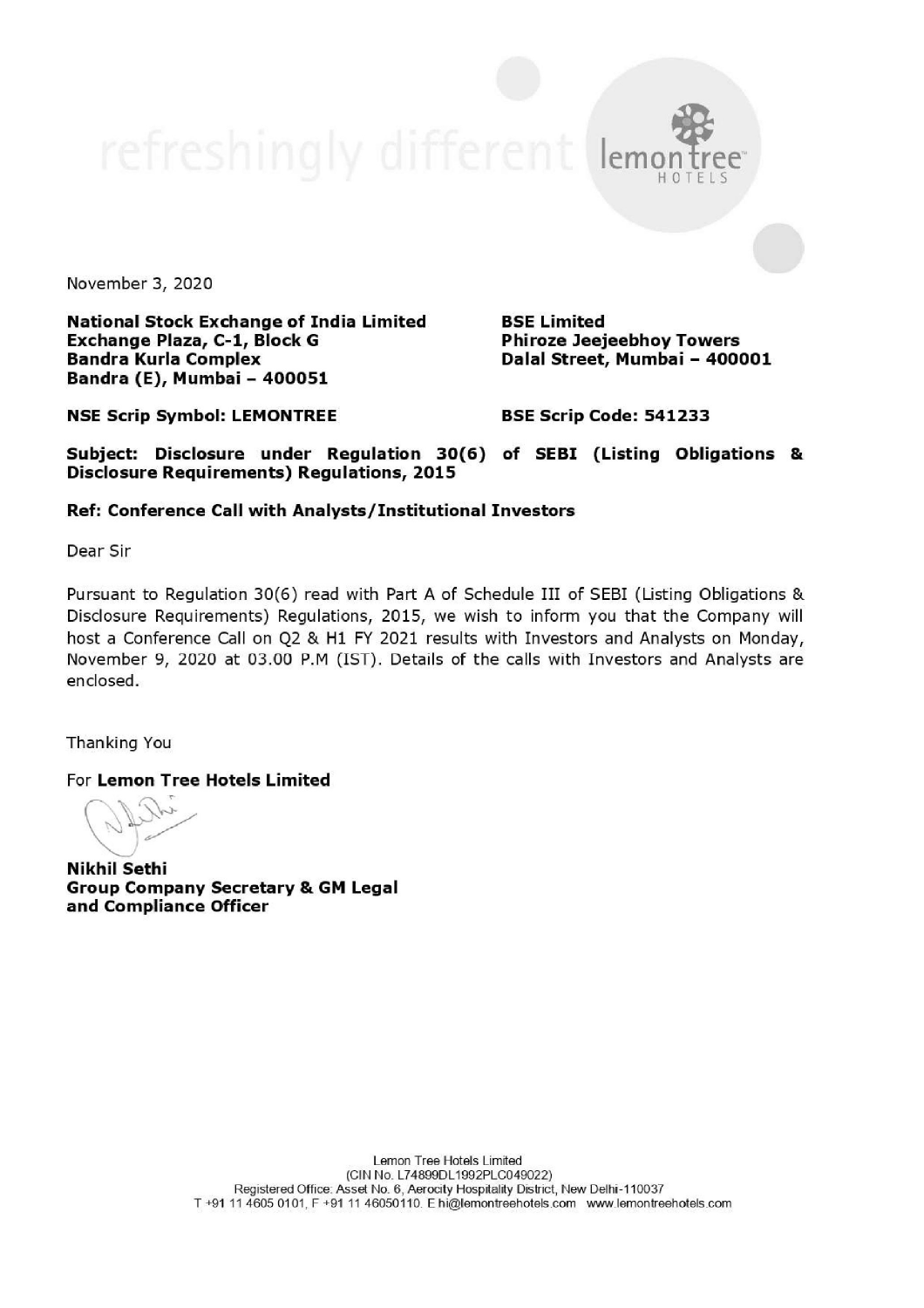

# **Lemon Tree Hotels'Q2& H1 FY21 Earnings Conference Call Monday, November 09, 2020 at 03:00 PM IST**

Lemon Tree Hotels (LTH) will organize a conference call for investors and analysts on **Monday, November 09, 2020 at 03:00 PM IST.**

The senior management team will represent LTH on the call.

The conference call will be initiated with a brief management discussion on the Q2 & H1FY21 results to be declared on Friday, November 06, 2020 followed by an interactive Question & Answer session.

| Timing                     | 03:00PM IST on Monday, November 09, 2020                                                                                                            |
|----------------------------|-----------------------------------------------------------------------------------------------------------------------------------------------------|
| Conference dial-in         |                                                                                                                                                     |
| Primary number             | +91 22 6280 1141 / +91 22 7115 8042                                                                                                                 |
| Local access number        | +91 70456 71221 (Available all over India)                                                                                                          |
| Singapore Toll Free Number | 800 101 2045                                                                                                                                        |
| Hong Kong Toll FreeNumber  | 800 964 448                                                                                                                                         |
| <b>USA Toll FreeNumber</b> | 18667462133                                                                                                                                         |
| UK Toll FreeNumber         | 0 808 101 1573                                                                                                                                      |
|                            | To enable participants to connect to the conference call without<br>having to wait for an operator, please register at the below<br>mentioned link: |
| Pre-registration           | DiamondPass <sup>TH</sup><br>Click here to<br>Express Join the Call                                                                                 |

## **Details of the conference call are as follows:**

*Please dial-in 5 minutes prior to the scheduled start to ensure that you are connected to the call on time.*